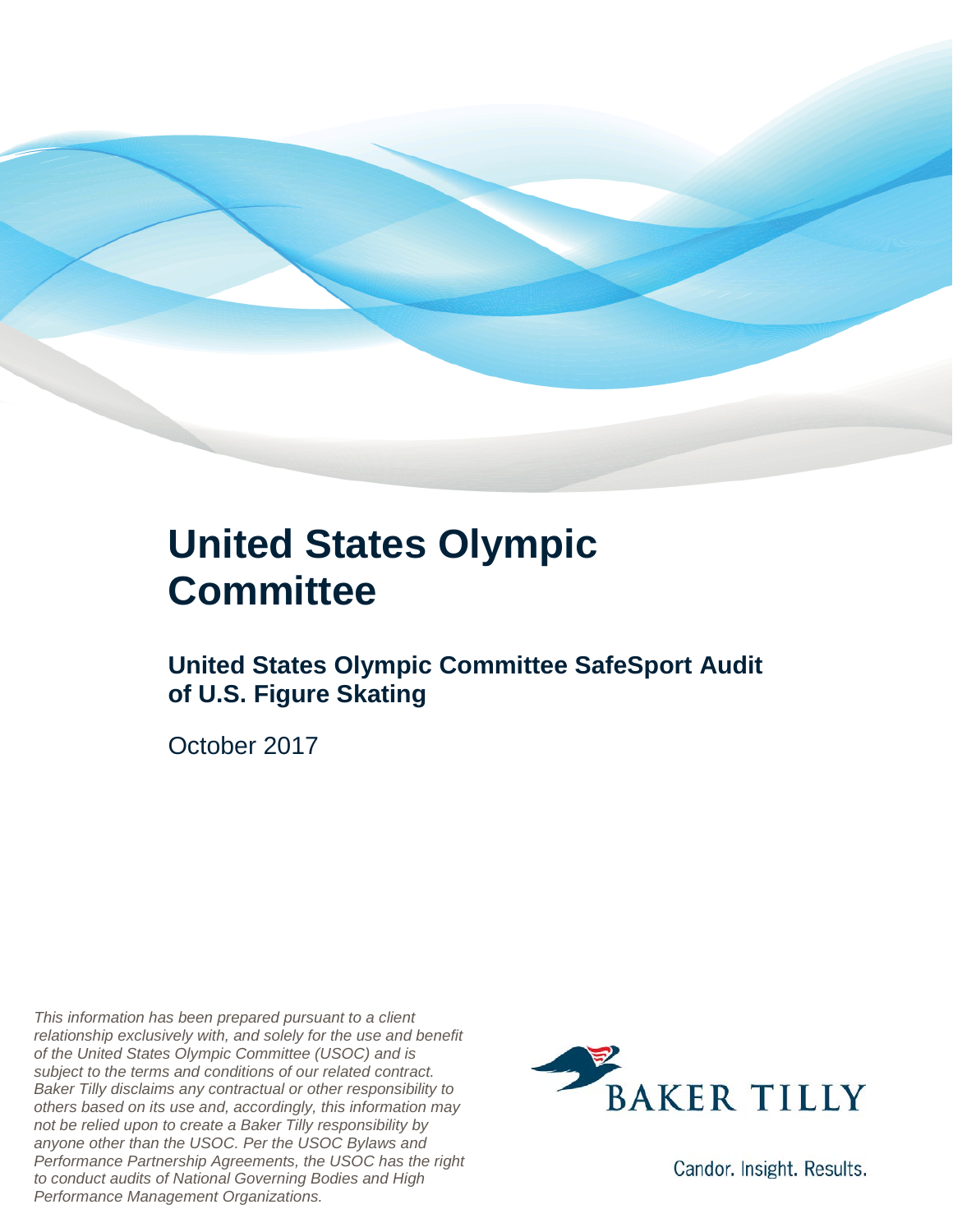

Candor. Insight. Results.

| UNITED STATES OLYMPIC COMMITTEE SAFESPORT AUDIT OF U.S. |  |
|---------------------------------------------------------|--|
|                                                         |  |
|                                                         |  |
|                                                         |  |
|                                                         |  |
|                                                         |  |
|                                                         |  |
|                                                         |  |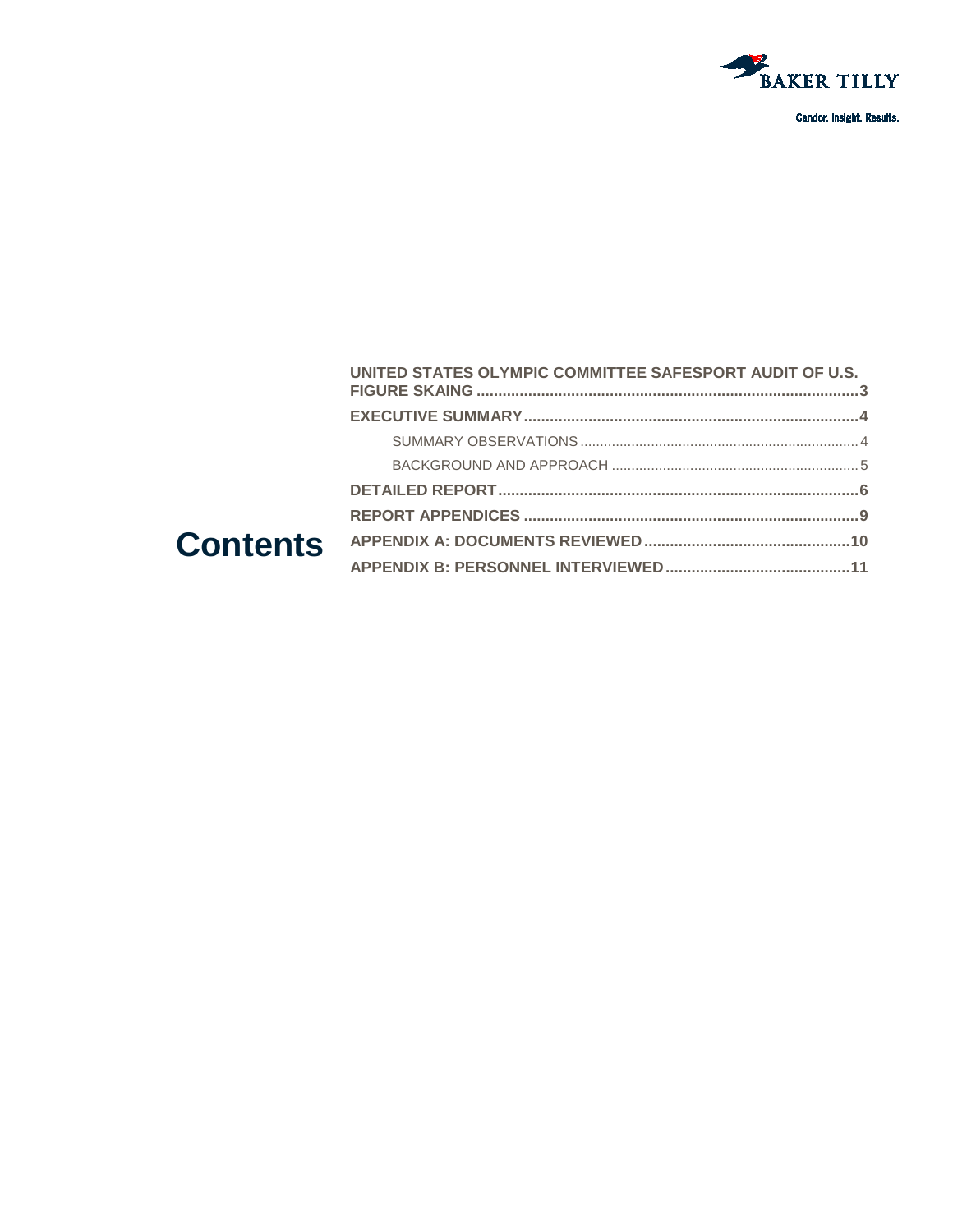

j

United States Olympic Committee USOC SafeSport Audit of U.S. Figure Skating

### <span id="page-2-0"></span>**United States Olympic Committee SafeSport Audit of U.S. Figure Skating[1](#page-2-1)**

<span id="page-2-1"></span><sup>&</sup>lt;sup>1</sup> To consider the report in its entirety, please refer also to the detailed management response that will appear here [\[Governance Documents\]](https://www.teamusa.org/Footer/Legal/Governance-Documents) within 90 days of the date of this report.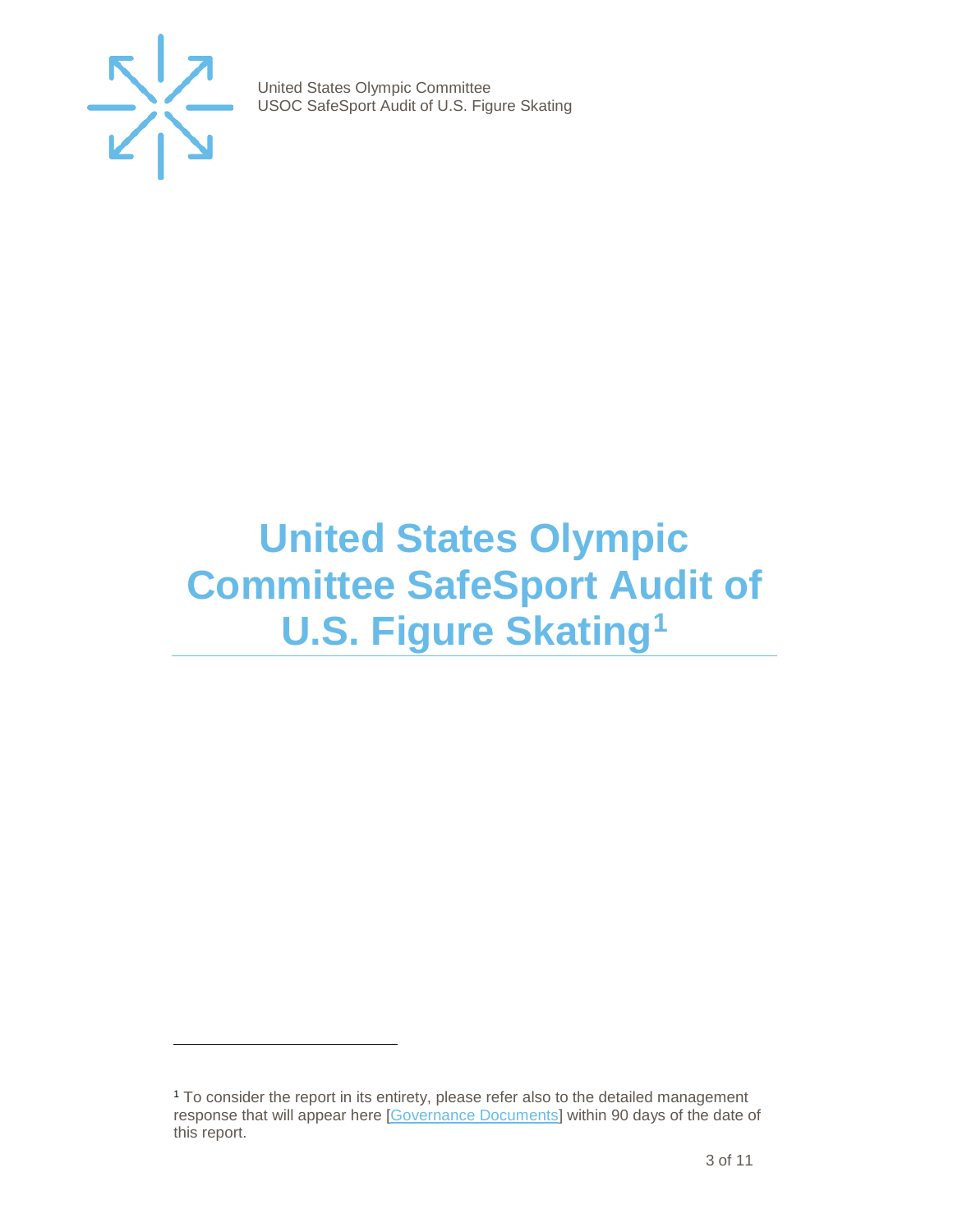

<span id="page-3-2"></span>-

United States Olympic Committee USOC SafeSport Audit of U.S. Figure Skating

## **Executive Summary**

#### <span id="page-3-1"></span><span id="page-3-0"></span>**Summary Observations**

It shall be the policy of the United States Olympic Committee (USOC) that each National Governing Body (NGBs) adopt a Minimum Standards Policy for Athlete Safety Programs (Athlete Safety Standards) by December 31, 2013[2](#page-3-3).

We noted the following opportunities to enhance the design of U.S. Figure Skating's compliance with the Athlete Safety Standards:

- > **Athlete Safety Standards - Criminal Background Checks and Education and Training Testing** – One individual selected for testing (10% of the selected individuals) did not complete education and training requirements during the testing period (i.e., May 1, 2016 through April 30, 2017).
- > **Athlete Safety Standards - Criminal Background Checks and Education and Training Policy Requirements** – U.S. Figure Skating's policy does not specifically state all of the required stakeholders that must have complete SafeSport training. U.S. Figure Skating policy does not specifically state individuals that are required to take these trainings and uses the following language in its SafeSport Handbook (dated July 17, 2014) to indicate those who should be required (or those who may be "strongly encouraged") to take the training:
	- "It is strongly encouraged that those participants who have direct contact with or supervision over minor participants, are responsible for enforcing child abuse and misconduct policies and are in managerial or supervisory roles of U.S. Figure Skating programs, shall complete appropriate awareness training about child physical and sexual abuse and other types of misconduct before having contact with youth participants."
	- "The training videos in total are approximately 90 minutes long. Each member club is highly encouraged to have at least three representatives complete the online training each year including the Club SafeSport Compliance Chair."
	- "This SafeSport Handbook, originally created by the U.S. Olympic Committee, www.safesport.org, and adapted by U.S. Figure Skating, includes various guidelines that apply to all U.S. Figure Skating clubs, programs, events and activities." It further includes the available and required training of coaches and select U.S. Figure Skating volunteers, officials and staff members on recognizing and reducing circumstances for potential abuse to occur.

<span id="page-3-3"></span><sup>2</sup> Effective June 20, 2017 the USOC replaced the Athlete Safety Standards with the NGB Athlete Safety Policy. Due to the timing of this audit, fieldwork was performed in accordance with the Athlete Safety Standards.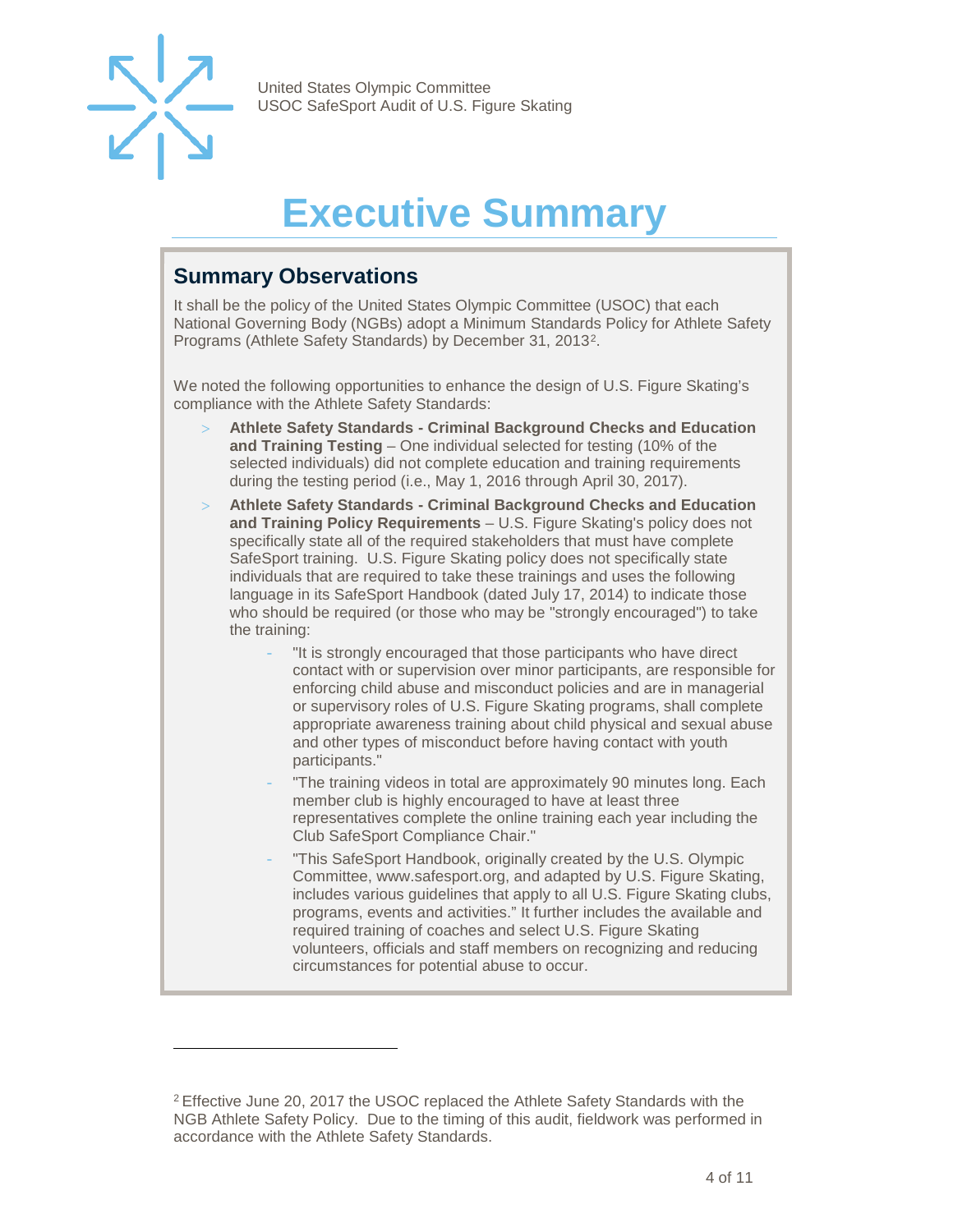

#### **Background and Approach**

USOC engaged Baker Tilly Virchow Krause (Baker Tilly), to assist the USOC in the completion of SafeSport audits, to assess compliance with SafeSport policies and procedures at the USOC and all of its NGBs and High Performance Management Organizations (HPMOs).

Baker Tilly performed a review of U.S. Figure Skating to evaluate compliance with the Athlete Safety Standards. The following activities were performed for this review of U.S. Figure Skating:

- > Developed and executed an audit program that included:
	- Holding a virtual entrance meeting to discuss and document U.S. Figure Skating's SafeSport program and processes.
	- Selecting a sample of 10 from the required individuals to ensure a background check was performed and education and training was completed. See **Appendix A** for a list of documents reviewed.
	- Reviewing U.S. Figure Skating's athlete safety policy and determining whether the following was addressed:
		- Required misconduct is prohibited and defined;
		- **Reporting procedures are documented; and**
		- The grievance process is documented and complies with Athlete Safety Standards.
	- Identifying which individuals are required to undergo a criminal background check and complete education and training.
- Conducted a virtual exit meeting, if requested, following delivery of the draft report, to discuss audit findings and recommendation(s) with U.S. Figure Skating. See **Appendix B** for a list of individuals interviewed.
- > Identified specific observations and recommendations regarding opportunities to enhance compliance with Athlete Safety Standards. Observations include the following attributes: criteria, condition, cause, effect and recommendation, as set out in the International Professional Practices Framework (IPPF) Standards and Practice Advisory 2410-1.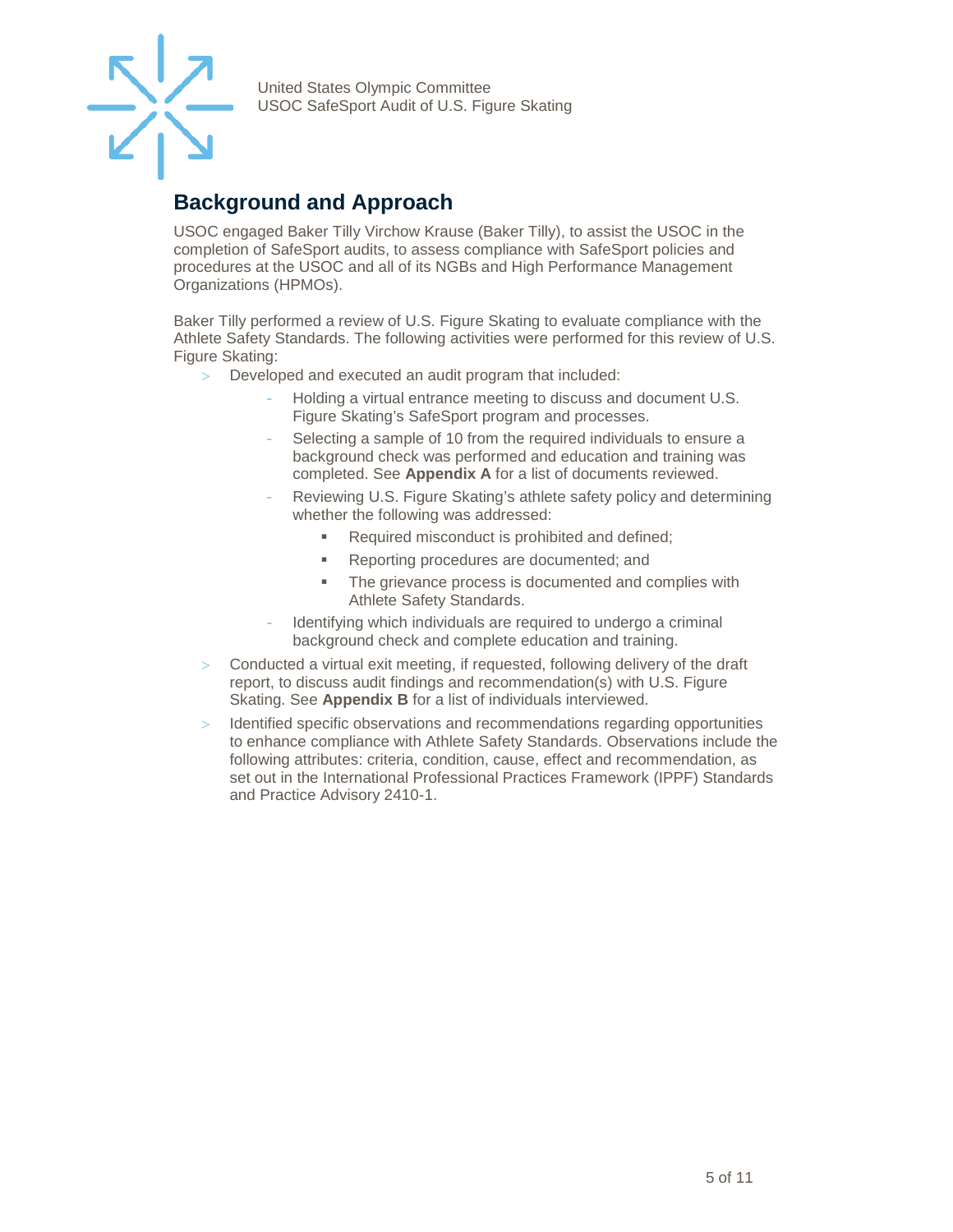

## **Detailed Report**

<span id="page-5-0"></span>The table below represents opportunities to enhance the design and effectiveness of U.S. Figure Skating's compliance with the Athlete Safety Standards.

| 1. Athlete Safety Standards - Criminal Background Checks and Education and<br><b>Training Testing</b> |                                                                                                                                                                                                                                                                                                                                                                                                                                                                                                                                                                                                                                                                                                                                                                                                                                                                                                                                        |  |
|-------------------------------------------------------------------------------------------------------|----------------------------------------------------------------------------------------------------------------------------------------------------------------------------------------------------------------------------------------------------------------------------------------------------------------------------------------------------------------------------------------------------------------------------------------------------------------------------------------------------------------------------------------------------------------------------------------------------------------------------------------------------------------------------------------------------------------------------------------------------------------------------------------------------------------------------------------------------------------------------------------------------------------------------------------|--|
| <b>Criteria</b>                                                                                       | The Athlete Safety Standards states each NGB/HPMO shall<br>require criminal background checks and education and training<br>for those individuals it formally authorizes, approves, or appoints<br>(a) to a position of authority over, or (b) to have frequent contact<br>with athletes.                                                                                                                                                                                                                                                                                                                                                                                                                                                                                                                                                                                                                                              |  |
| <b>Condition</b>                                                                                      | One individual selected for testing (10% of the selected<br>individuals) did not complete education and training requirements<br>during the testing period (i.e., May 1, 2016 through April 30,<br>$2017$ ).                                                                                                                                                                                                                                                                                                                                                                                                                                                                                                                                                                                                                                                                                                                           |  |
| Cause                                                                                                 | U.S. Figure Skating may not be consistently tracking and<br>monitoring compliance with the criminal background checks and<br>education and training requirements of the Athlete Safety<br>Standards.<br>Per discussion with U.S. Figure Skating personnel, the selected<br>individual is the President a club and there is no record during the<br>testing period indicating that he completed a SafeSport course.<br>Based on communications with U.S. Figure Skating, they<br>reviewed the club's roster and do not see that the club has a<br>specific person designated as a SafeSport compliance chair. If a<br>club does not have a designated individual, then the club's<br>President assumes this duty. Based on discussions with U.S.<br>Figure Skating, it was noted that they have informed the selected<br>individual to take the USOC course immediately, but it was not<br>completed prior to issuing the audit report. |  |
| <b>Effect</b>                                                                                         | Individuals U.S. Figure Skating formally authorizes, approves or<br>appoints (a) to a position of authority over, or (b) to have frequent<br>contact with athletes may not be in compliance with the USOC's<br>SafeSport program because they have not completed criminal<br>background checks and/or education and training prior to having<br>contact with athletes. U.S. Figure Skating must be in compliance<br>with the Athlete Safety Standards to be a member in good<br>standing. Noncompliance with the Athlete Safety Standards can<br>result in disciplinary action by the USOC including withdrawal of<br>high performance funding. Also, athletes may have contact with<br>individuals who are unaware of SafeSport misconduct and the<br>potential impact to athletes' well-being and/or have contact with<br>individuals who have a criminal history, which could put athletes<br>at SafeSport-related misconduct risk. |  |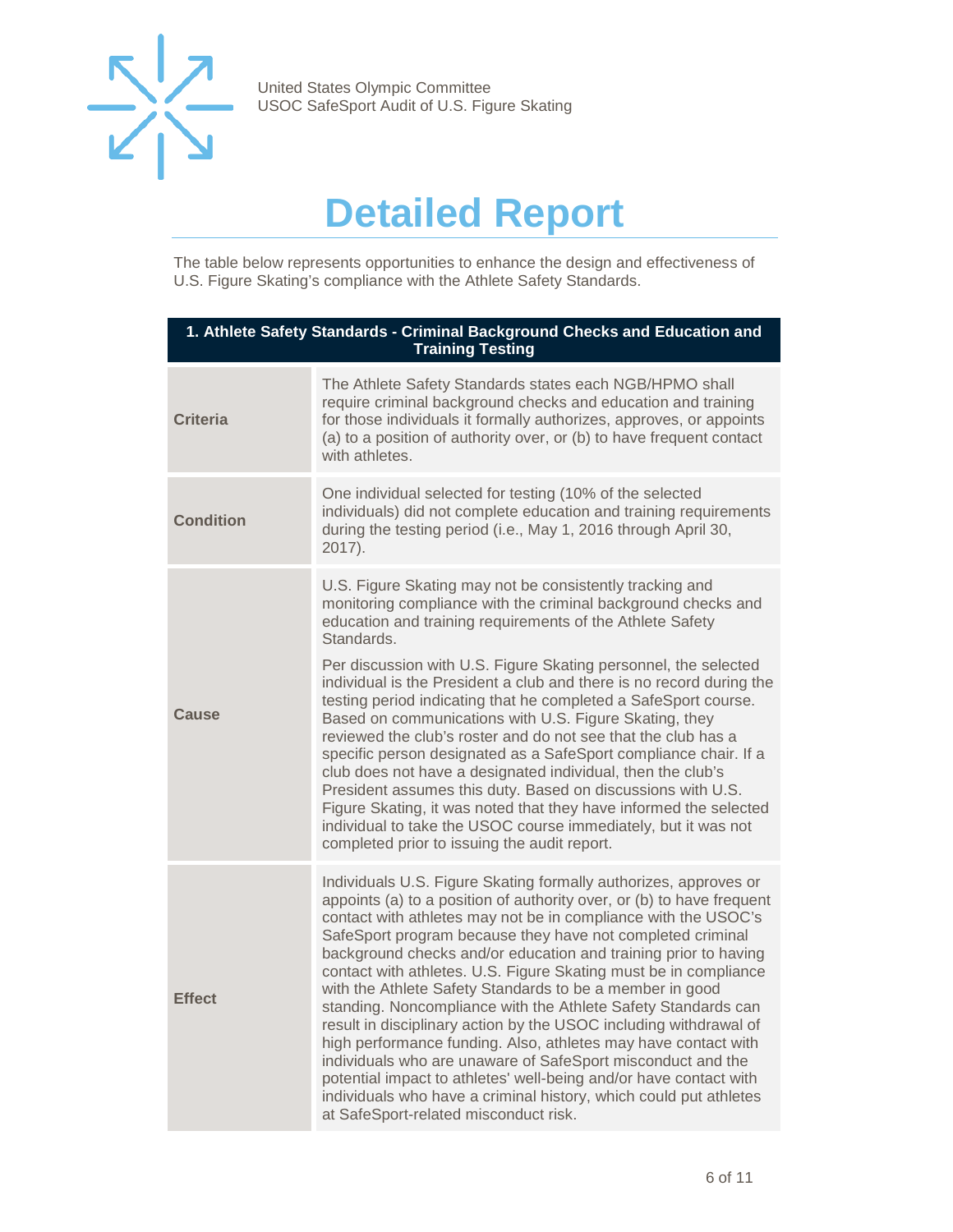

#### **1. Athlete Safety Standards - Criminal Background Checks and Education and Training Testing**

| <b>Recommendation</b>         | U.S. Figure Skating must require that individuals it formally<br>authorizes, approves, or appoints (a) to a position of authority<br>over, or (b) to have frequent contact with athletes complete<br>criminal background checks and education and training<br>requirements in a timely manner and before they have contact<br>with athletes to provide assurance that they are educated on the<br>requirements of the Athlete Safety Standards. U.S. Figure<br>Skating must consistently track and verify criminal background<br>checks and education and training requirements are met for all<br>Required Individuals. Compliance with these requirements must<br>be completed within 90 days of receipt of the final audit report.<br>U.S. Figure Skating should review the testing results and require<br>all necessary individuals to complete the necessary requirements<br>(i.e., criminal background check and/or education and training). |
|-------------------------------|----------------------------------------------------------------------------------------------------------------------------------------------------------------------------------------------------------------------------------------------------------------------------------------------------------------------------------------------------------------------------------------------------------------------------------------------------------------------------------------------------------------------------------------------------------------------------------------------------------------------------------------------------------------------------------------------------------------------------------------------------------------------------------------------------------------------------------------------------------------------------------------------------------------------------------------------------|
| <b>Management</b><br>response | U.S. Figure Skating agrees to update its SafeSport Handbook to<br>correspond with the USOC's updated NGB Athlete Safety Policy<br>(dated June 20, 2017) and will respond to the USOC with a<br>detailed plan to ensure compliance with the current NGB Athlete<br>Safety Policy. U.S. Figure Skating's plan will be submitted to the<br>USOC within the 90 day timeline referenced above.                                                                                                                                                                                                                                                                                                                                                                                                                                                                                                                                                          |

| 2. Athlete Safety Standards - Criminal Background Checks and Education and<br><b>Training Policy Requirements</b> |                                                                                                                                                                                                                                                                                                                                                                                                                                                             |  |
|-------------------------------------------------------------------------------------------------------------------|-------------------------------------------------------------------------------------------------------------------------------------------------------------------------------------------------------------------------------------------------------------------------------------------------------------------------------------------------------------------------------------------------------------------------------------------------------------|--|
| Criteria                                                                                                          | The Athlete Safety Standards states each NGB/HPMO shall<br>require criminal background checks and education and training<br>for those individuals it formally authorizes, approves, or appoints<br>(a) to a position of authority over, or (b) to have frequent contact<br>with athletes.                                                                                                                                                                   |  |
| <b>Condition</b>                                                                                                  | U.S. Figure Skating's policy does not specifically state all of the<br>required stakeholders that must complete SafeSport training.<br>U.S. Figure Skating policy does not specifically state individuals<br>that are required to take these trainings and uses the following<br>language to indicate those who should be required (or those who<br>may be "strongly encouraged") to take the training:                                                     |  |
|                                                                                                                   | - "It is strongly encouraged that those participants who have<br>direct contact with or supervision over minor participants, are<br>responsible for enforcing child abuse and misconduct policies<br>and are in managerial or supervisory roles of U.S. Figure Skating<br>programs, shall complete appropriate awareness training about<br>child physical and sexual abuse and other types of misconduct<br>before having contact with youth participants." |  |
|                                                                                                                   | - "The training videos in total are approximately 90 minutes long.<br>Each member club is highly encouraged to have at least three                                                                                                                                                                                                                                                                                                                          |  |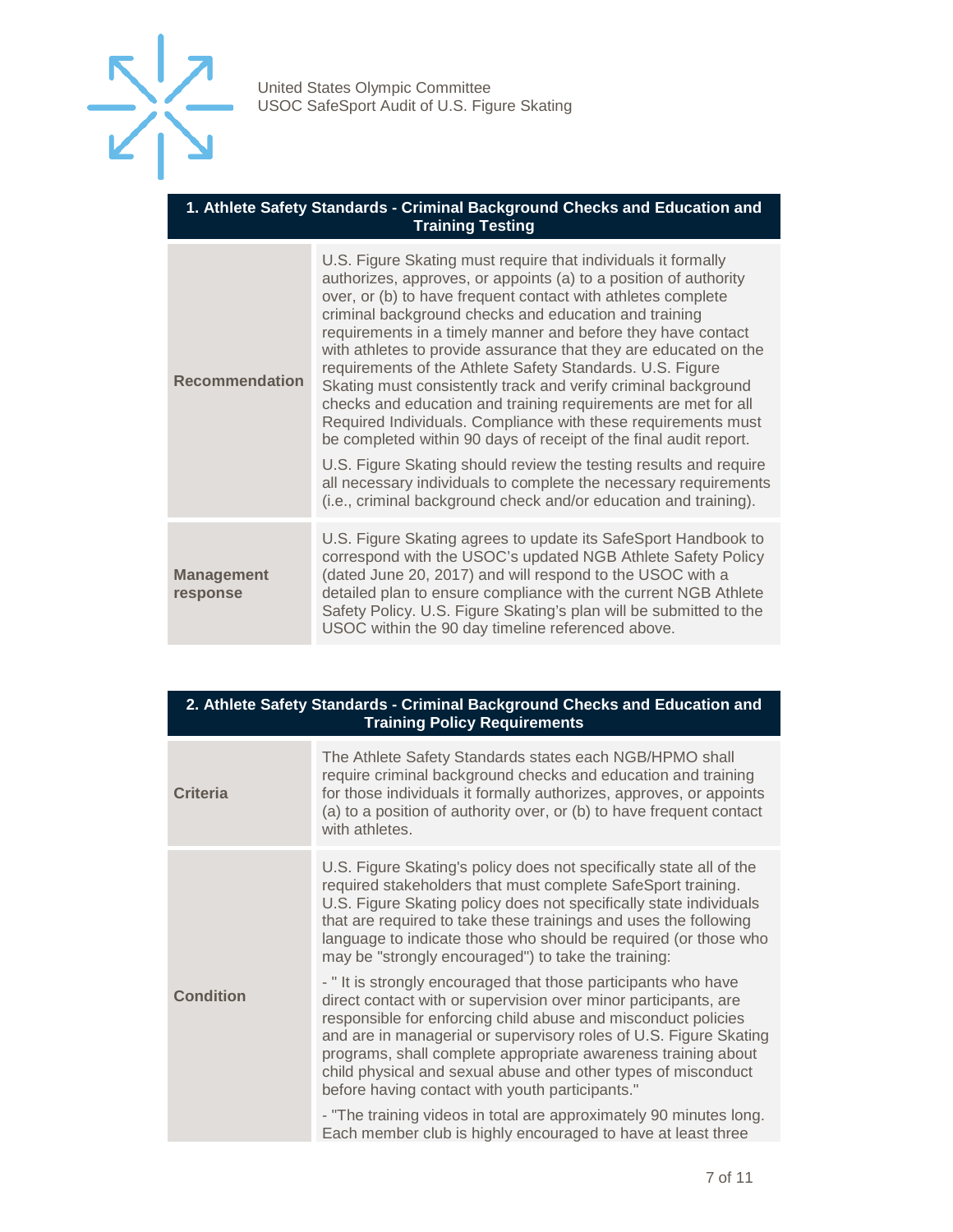

| 2. Athlete Safety Standards - Criminal Background Checks and Education and<br><b>Training Policy Requirements</b> |                                                                                                                                                                                                                                                                                                                                                                                                                                                                                                                                                                                                                                                                                                                                                                                                                                                                                                                                |  |
|-------------------------------------------------------------------------------------------------------------------|--------------------------------------------------------------------------------------------------------------------------------------------------------------------------------------------------------------------------------------------------------------------------------------------------------------------------------------------------------------------------------------------------------------------------------------------------------------------------------------------------------------------------------------------------------------------------------------------------------------------------------------------------------------------------------------------------------------------------------------------------------------------------------------------------------------------------------------------------------------------------------------------------------------------------------|--|
|                                                                                                                   | representatives complete the online training each year including<br>the Club SafeSport Compliance Chair."                                                                                                                                                                                                                                                                                                                                                                                                                                                                                                                                                                                                                                                                                                                                                                                                                      |  |
|                                                                                                                   | - "This SafeSport Handbook, originally created by the U.S.<br>Olympic Committee, www.safesport.org, and adapted by U.S.<br>Figure Skating, includes various guidelines that apply to all U.S.<br>Figure Skating clubs, programs, events and activities." It further<br>includes the available and required training of coaches and select<br>U.S. Figure Skating volunteers, officials and staff members on<br>recognizing and reducing circumstances for potential abuse to<br>occur.                                                                                                                                                                                                                                                                                                                                                                                                                                         |  |
| <b>Cause</b>                                                                                                      | U.S. Figure Skating may not have updated its SafeSport-related<br>documentation and administrative materials to align with<br>requirements in the Athlete Safety Standards.                                                                                                                                                                                                                                                                                                                                                                                                                                                                                                                                                                                                                                                                                                                                                    |  |
| <b>Effect</b>                                                                                                     | U.S. Figure Skating may not be in compliance with the Athlete<br>Safety Standards. U.S. Figure Skating must be in compliance<br>with the Athlete Safety Standards to be a member in good<br>standing. Noncompliance with the Athlete Safety Standards can<br>result in disciplinary action by the USOC including withdrawal of<br>high performance funding.<br>Additionally, stakeholders (e.g., coaches, staff, officials,<br>volunteers, etc.) may not know that criminal background checks<br>and education and training requirements apply to them or be<br>informed of SafeSport initiatives and the related misconduct<br>areas. Also, athletes may have contact with individuals who are<br>unaware of SafeSport misconduct and the potential impact to<br>athletes' well-being and/or have contact with individuals who<br>have a criminal history, which could put athletes at SafeSport-<br>related misconduct risk. |  |
| <b>Recommendation</b>                                                                                             | U.S. Figure Skating's SafeSport policy must require that<br>individuals it formally authorizes, approves, or appoints (a) to a<br>position of authority over, or (b) to have frequent contact with<br>athletes complete criminal background checks and education and<br>training requirements in a timely manner and before they have<br>contact with athletes to provide assurance that they are educated<br>on the requirements of the Athlete Safety Standards. Compliance<br>with these requirements must be completed within 90 days of<br>receipt of the final audit report.                                                                                                                                                                                                                                                                                                                                             |  |
| <b>Management</b><br>response                                                                                     | U.S. Figure Skating agrees to update its SafeSport Handbook to<br>correspond with the USOC's updated NGB Athlete Safety Policy<br>(dated June 20, 2017) and will respond to the USOC with a<br>detailed plan to ensure compliance with the current NGB Athlete<br>Safety Policy. Our plan will be submitted to the USOC within the<br>90 day timeline referenced above.                                                                                                                                                                                                                                                                                                                                                                                                                                                                                                                                                        |  |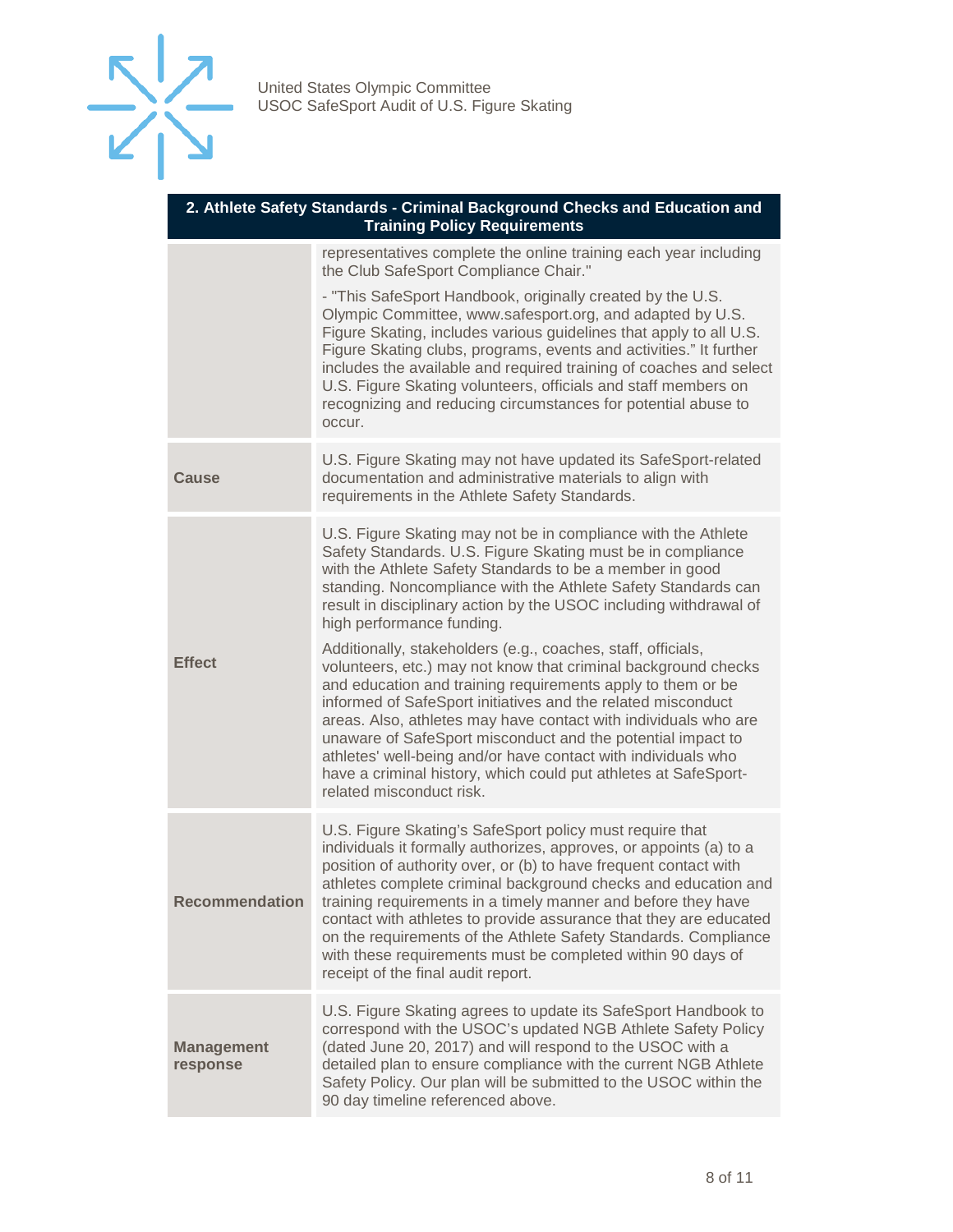

# <span id="page-8-0"></span>**Report Appendices**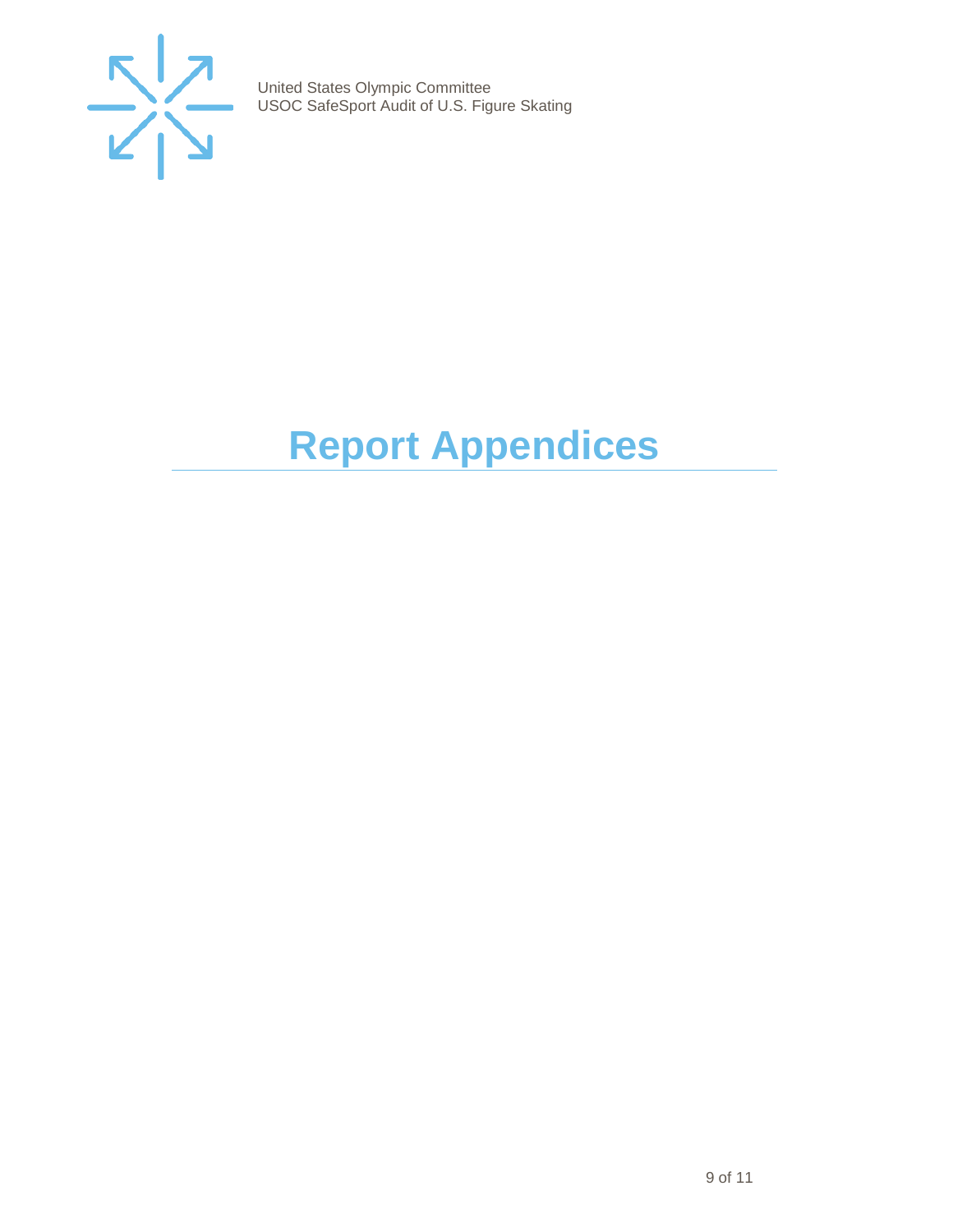

#### <span id="page-9-0"></span>**Appendix A: Documents Reviewed**

We reviewed the following documents:

- > Athlete Safety Standards Program Questionnaire
- > Population listing of "required individuals"(i.e., covered individuals defined by the NGB who are required to undergo background check and training)
- > The 2017 Official U.S. Figure Skating Rulebook
- > US Figure Skating SafeSport Program Handbook